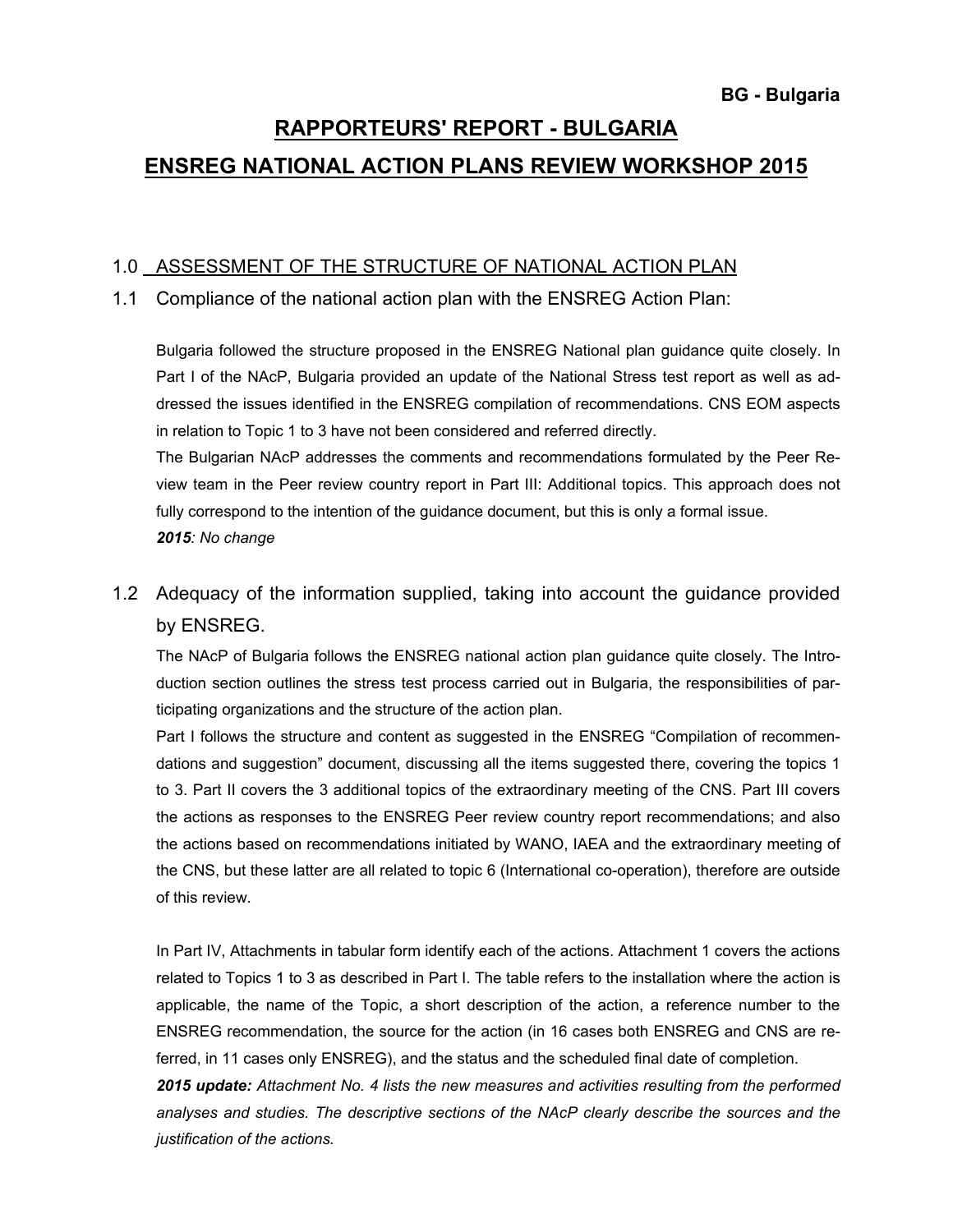### 2.0 ASSESSMENT OF THE CONTENT OF NATIONAL ACTION PLAN

# 2.1 How has the country addressed the recommendations of the ENSREG Action Plan?

The actions covering the ENSREG action plan issues are covered in the appendices 1 and 3. In relation to Topic 1 to 3 Bulgaria has established altogether 32 measures, 27 actions are established on the basis of the ENSREG Compilation of Recommendations document and on the CNS EOM report, and additional 5 are on the ENSREG peer review report. Out of these actions, 8 are related to the Kozloduy plant (KNPP) as a whole, 21 are to units 5&6 of KNPP, 2 actions to the Wet Spent Fuel Storage Facility and 1 action to the River Bank Pump Station.

The actual content of the actions cannot be derived from the short description provided in the attachment tables, however in the descriptive parts (Part I and Part III) sufficient information is given with references to the individual action IDs in the attachment tables. Note that several of the actions are quite complex, e. g. "*Develop technical means to provide direct injection of water to the reactor core, SG, SFP and the containment by mobile fire protection equipment in extreme conditions*", which implies that presumably very different technical modifications shall be elaborated for direct injection into the reactor core, as compared to the steam generator or to the spent fuel pool.

The aspects of the ENSREG compilation of recommendations and suggestions are explicitly referenced and all the actions mentioned above seem to reply to them. The aspects of the CNS are discussed but are difficult to identify.

The review discussions clarified that concerning the aspects of possible multi-unit accidents, both the existing and the planned new emergency management centres are well equipped for such situation, and according to a recent review, there is adequate personnel available.

The molten core handling issues were also discussed during the review, and it is clarified that common studies are on-going among the VVER-1000 users for determining the proper solution (invessel retention or the use of a core catcher). The studies are expected to be completed by the end of 2017 and the related modifications can only be scheduled after.

Each of the recommendations of the peer review country report is covered in Part III, but no reference is given to report's sub-chapters, making the identification somewhat difficult.

*Update 2015: While the Parts I through III are basically unchanged, Part IV of the report describes in detail the developments, achievements, analysis results, the justification of modified measures and of the new measures.* 

#### 2.2. Schedule of the implementation of the NAcP

 From the 32 complex actions, 9 are already completed, 7 are in "planned" status, and the remaining 16 are in progress. The longest planned completion date is the end of 2017. Several of the actions have different completion schedules for the different units. Some are in "completed" status for one unit and in "in progress" status for the other one. The majority of the actions are scheduled to be completed by the end of 2014.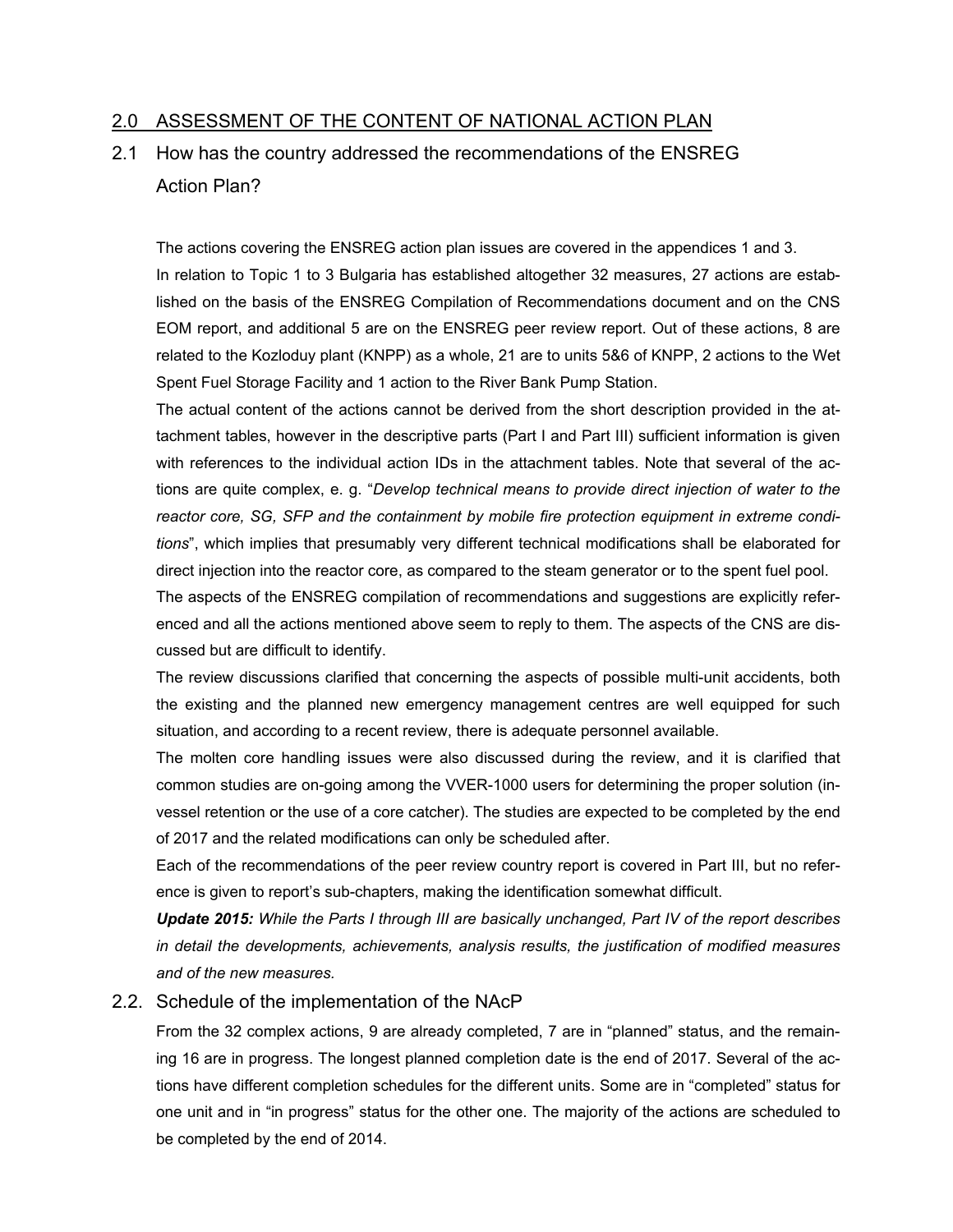Internal milestones for the phases of the actions (e. g. regulatory approval, or completion of required analyses) are not presented.

*Update 2015: The updated NAcP of Bulgaria contains altogether 77 actions (including the 14 new measures and several of the earlier complex actions are sub-divided into elementary actions). Out of these 48 measures (62.3%) are completed and 29 measures (37.7%) are under implementation. Regarding the plant level actions (Topics 1-3), 38 measures (64.4%) are completed and 21 measures (35.6%) are under implementation. Regarding national level measures (Topics 4-6) 10 (55.6%) are completed and 8 (44.4%) are under implementation. No measures are in "planned" status.* 

*Considering the original 32 actions in relation to Topics 1-3, 23 are completed and 8 are in progress (5 of these are re-scheduled), while one is transformed into 2 new actions. The latest schedule of the "in progress" actions is December 2017.Of the 14 new actions, 2 are completed and 12 are in progress. The latest schedule of the new actions is December 2016.* 

# 2.3 Transparency of the NAcP and of the process of the implementation of the tasks identified within it

 The NAcP of Bulgaria – along with all other reports in relation to the European stress test – is accessible through the home page of Bulgarian Nuclear Regulatory Authority (BNRA), both in English and in Bulgarian.

The nuclear energy law of Bulgaria stipulates the requirement for BNRA to openly and transparently communicate regulatory decisions and safety information to the public. To satisfy this, BNRA uses several channels and mechanisms, as web page, media, formal letters and Annual Report to provide all necessary information to the public. The law also requires the licensees to inform the public about possible radiation risks associated with the facilities and activities. No additional action is being considered in this field.

*2015: No change* 

# 2.4 Commendable aspects (good practices, experiences, interesting approaches) and challenges

The action to develop a programme to review the regulatory requirements by the end of 2013 in the light of the Fukushima Daiichi accident lessons learned is a good and commendable practice.

Another commendable action is the plan to elaborate a probabilistic analysis to include the effects of extreme weather conditions on the KNPP site, according to the IAEA methodology and considering credible combination conditions.

Re-evaluation of external hazards within the framework of the recent Periodic Safety Review PSR (after the Fukushima Daiichi accident) is a commendable aspect.

It is a good practice that regular walk-downs are arranged in order to verify the conditions of severe accident management guide (SAMG) related premises and equipment.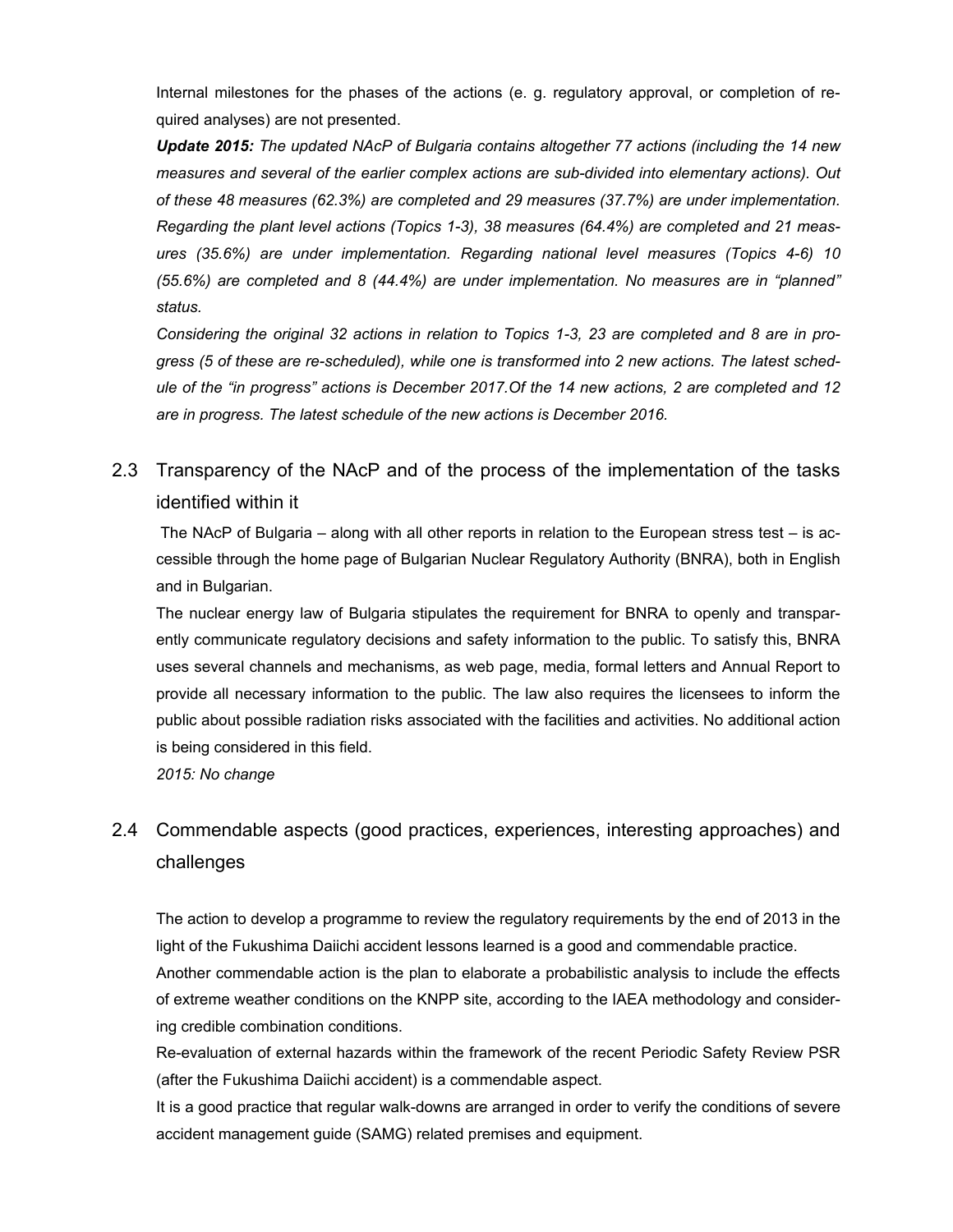The implementation of some planned complex actions and modifications can be a challenge within the schedule given. The design and the implementation of some actions are depending on the results of the on-going studies, such as the provisions for retention of a molten core as well as for management of large volumes of radioactive water.

*2015 update: The application of interchangeable mobile diesel generators of 0.4 kV and 6 kV is a good practice due to its flexibility and effectiveness. Also the applied solution for plugging the ionisation chamber channels with* "plugging ball" *in case of ex-vessel core melt scenarios – in order to avoid early containment by-pass – is and exceptionally simple and effective approach that even does not require human intervention.* 

*It is also notable that options for supplying coolant water from external, mobile sources are under implementation for the reactor vessel, for the steam generators, for the containment and for the spent fuel pool, respectively.* 

*The final decision for the approach to molten core retention (in-vessel or ex-vessel) has not been taken yet, though several important actions are already implemented to mitigate the consequences or reduce the risk of an ex-vessel scenario.* 

## *2.5 Technical basis related to main changes and relevant outcomes of studies and analysis (2015)*

*The strategy for molten core handling is not decided, because the related international research programmes have not been concluded yet. In the meantime, some important modifications are implemented to mitigate a potential ex-vessel scenario and these are also supported by appropriate SAMG arrangements.* 

*Feasibility study of the power supply of hydro-accumulator valves to provide make-up in cold shutdown conditions and failure of the emergency DGs was carried out. The outcome of the study demonstrates the need for supplying power to the hydro-accumulator connecting valves from the batteries. The implemented modification enables the operators to control the hydro-accumulator valves in case of cold shutdown conditions with loss of all AC power sources.* 

*According to the recent seismic re-evaluation of the site, the maximum horizontal PGA is estimated as 0,22 g. The definition of the new RLE and the seismic stability analysis of the SSCs of Kozloduy NPP will be performed in connection with the ongoing PSR. The analysis results have shown that in the current situation the radiological conditions in the Main Control Room in some phases of a core melt scenario may prevent its habitability, thus the appropriate arrangements are included in the SAMG to move the control to the Emergency Control Room. At the same time appropriate solutions are looked at to maintain the habitability of the MCR even during such situations.* 

### 3.0 PEER-REVIEW CONCLUSIONS